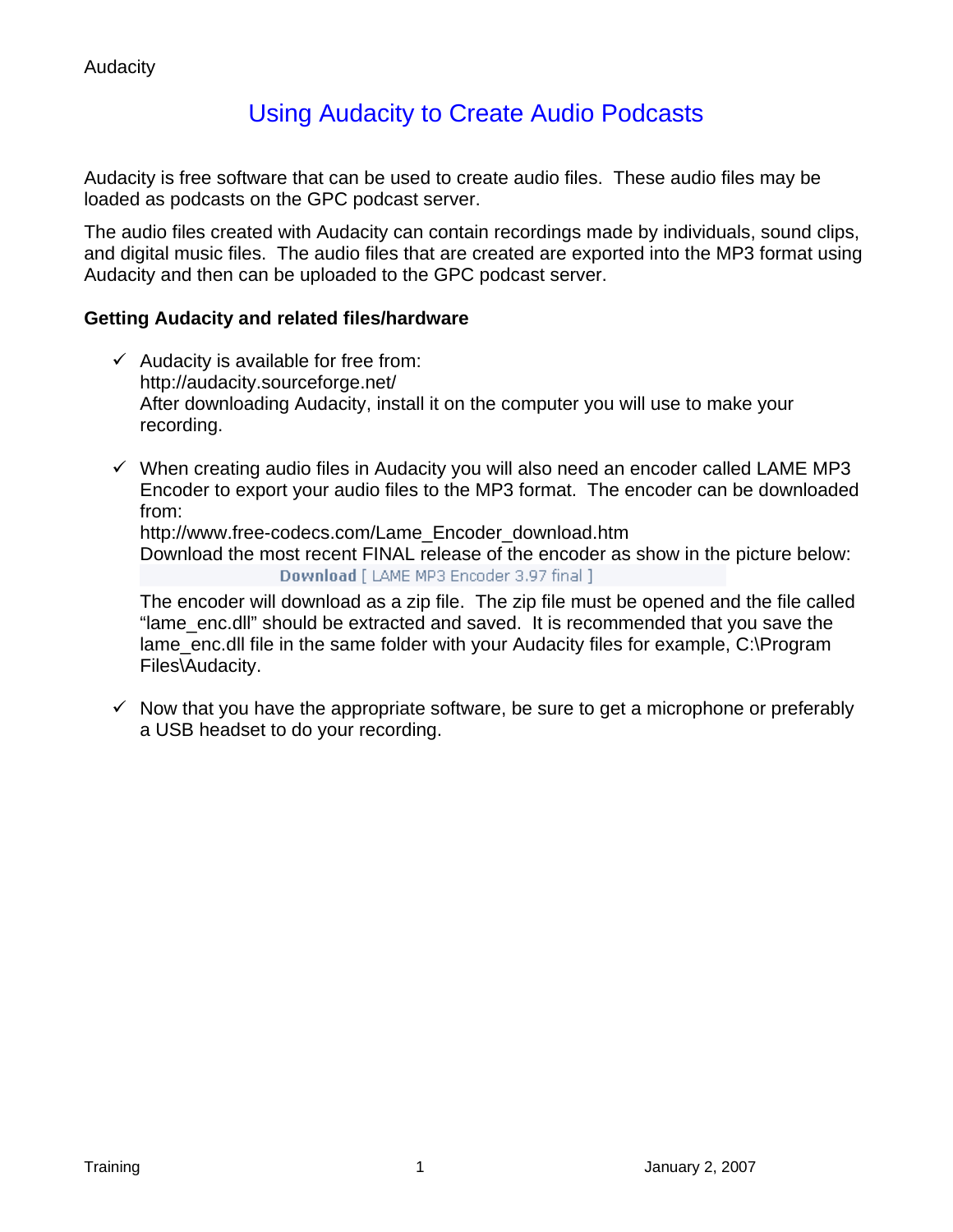### **Setup your Recording Environment**

To Start Audacity

- 1. Click the **Start button** found in the lower left corner of your desktop.
- 2. Point to **Programs** and then click **Audacity**. The screen that opens is shown below.

|                                                                       |                                                     |                  | 2. The contract region of a lot their ends <b>Audacity</b> . The server that opens is shown below. |                 |     |                                                               |     |     |                           |     |                        |
|-----------------------------------------------------------------------|-----------------------------------------------------|------------------|----------------------------------------------------------------------------------------------------|-----------------|-----|---------------------------------------------------------------|-----|-----|---------------------------|-----|------------------------|
| Audacity                                                              |                                                     |                  |                                                                                                    |                 |     |                                                               |     |     |                           |     | $\Box$ e $\bm{\times}$ |
|                                                                       | File Edit View Project Generate Effect Analyze Help |                  |                                                                                                    |                 |     |                                                               |     |     |                           |     |                        |
| $I \times 0$<br>$\mathcal{L}$<br>$\leftrightarrow$ *                  |                                                     |                  |                                                                                                    |                 |     | R<br>(1) 38 42 36 30 24 18 12 6 0 30 48 42 36 30 24 18 12 6 0 |     |     |                           |     |                        |
| $\overline{\mathbb{C}}$<br>$\frac{1}{2}$<br>$\blacktriangleleft \psi$ | $\ddot{\nabla}$                                     | $\rho_{\bar{Q}}$ |                                                                                                    |                 |     |                                                               |     |     | $P P_{\dots P} P_{\dots}$ |     |                        |
| $-1.0$                                                                | $0 0\rangle$                                        | $\overline{1.0}$ | 2.0                                                                                                | $\frac{3.0}{1}$ | 4.0 | 5.0                                                           | 6.0 | 7.0 |                           | 9.0 | 10.0                   |
|                                                                       |                                                     |                  |                                                                                                    |                 |     |                                                               |     |     |                           |     |                        |
|                                                                       | $\vert \cdot \vert$                                 |                  |                                                                                                    |                 |     |                                                               |     |     |                           |     | $\blacktriangleright$  |
|                                                                       |                                                     |                  |                                                                                                    |                 |     |                                                               |     |     |                           |     |                        |
| Project rate: 44100                                                   |                                                     |                  | Cursor: 0:00.000000 min:sec [Snap-To Off]                                                          |                 |     |                                                               |     |     |                           |     |                        |

To Setup Audacity Preferences

- 1. Click the **Edit** menu and then click **Preferences**.
- 2. From the Audacity Preferences window select the **Audio I/O tab**.
- 3. In the Playback section, click the **Device dropdown list** and *click the appropriate device* for listening to your audio files. i.e. Plantronics Headset or USB Audio Device
- 4. In the Recording section, click the **Device drop down list** and *click the appropriate device* for recording your audio files. i.e. Plantronics Headset or USB Audio Device. In this same section click the **Channels drop down lis**t and select **1 (Mono)**.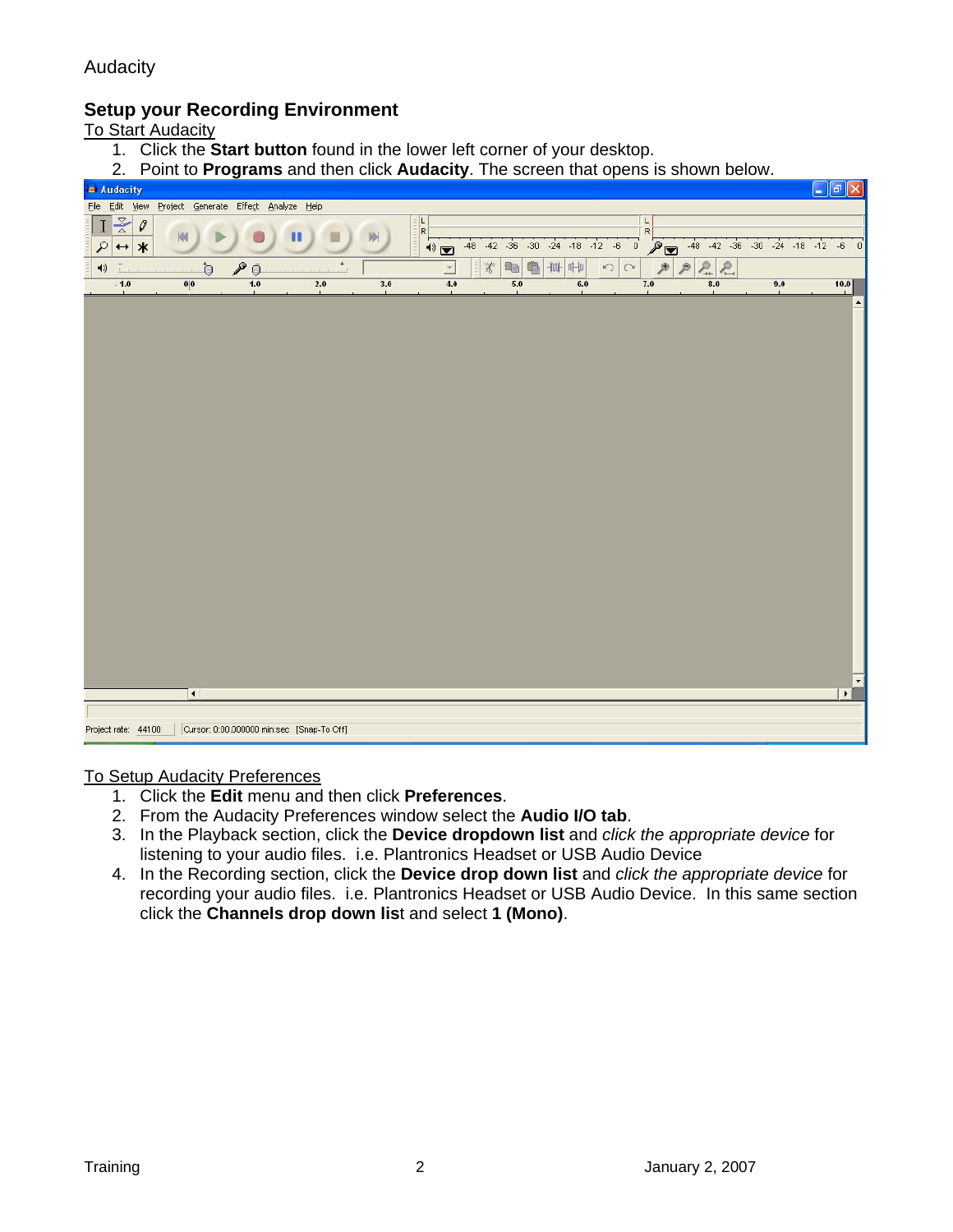| <b>Audacity Preferences</b>                                                                           |
|-------------------------------------------------------------------------------------------------------|
| Audio I/O   Quality   File Formats   Spectrograms   Directories   Interface   Keyboard   Mouse        |
| Playback                                                                                              |
| Plantronics Headset<br>Device:                                                                        |
| Recording                                                                                             |
| Plantronics Headset<br>Device:                                                                        |
| $1$ (Mono)<br>Channels:                                                                               |
| Play other tracks while recording new one<br>Software Playthrough (Play new track while recording it) |
|                                                                                                       |
|                                                                                                       |
|                                                                                                       |
|                                                                                                       |
| <b>OK</b><br>Cancel                                                                                   |

- 5. Click the **File Formats tab**. Then click the **Make a copy of the file before editing (safer) radio button**.
- 6. In the MP3 Export Setup section click the **Find Library button**. Then click **Yes** to proceed and locate the lame\_enc.dll file.
- 7. *Navigate to the location where you saved your lame\_enc.dll file* that you were instructed to download earlier. The location might be: C:\Program Files\Audacity. *Select the file* then click **Open**.

| <b>Audacity Preferences</b>                                                                                                                                 |
|-------------------------------------------------------------------------------------------------------------------------------------------------------------|
| Audio I/O   Quality   File Formats   Spectrograms   Directories   Interface   Keyboard   Mouse                                                              |
| When importing uncompressed audio files into Audacity-<br>Make a copy of the file before editing (safer)<br>C Read directly from the original file [faster] |
| Uncompressed Export Format:<br>WAV (Microsoft 16 bit PCM)                                                                                                   |
| WAV (Microsoft), Signed 16 bit PCM                                                                                                                          |
| OGG Export Setup<br>10<br>0<br>5<br>OGG Quality:                                                                                                            |
| MP3 Export Setup:                                                                                                                                           |
| Find Library<br>MP3 Library Version: LAME v3.97                                                                                                             |
| $ 128 -  $<br>Bit Rate:                                                                                                                                     |
|                                                                                                                                                             |
|                                                                                                                                                             |
| Cancel<br>0K                                                                                                                                                |

8. Click **OK**.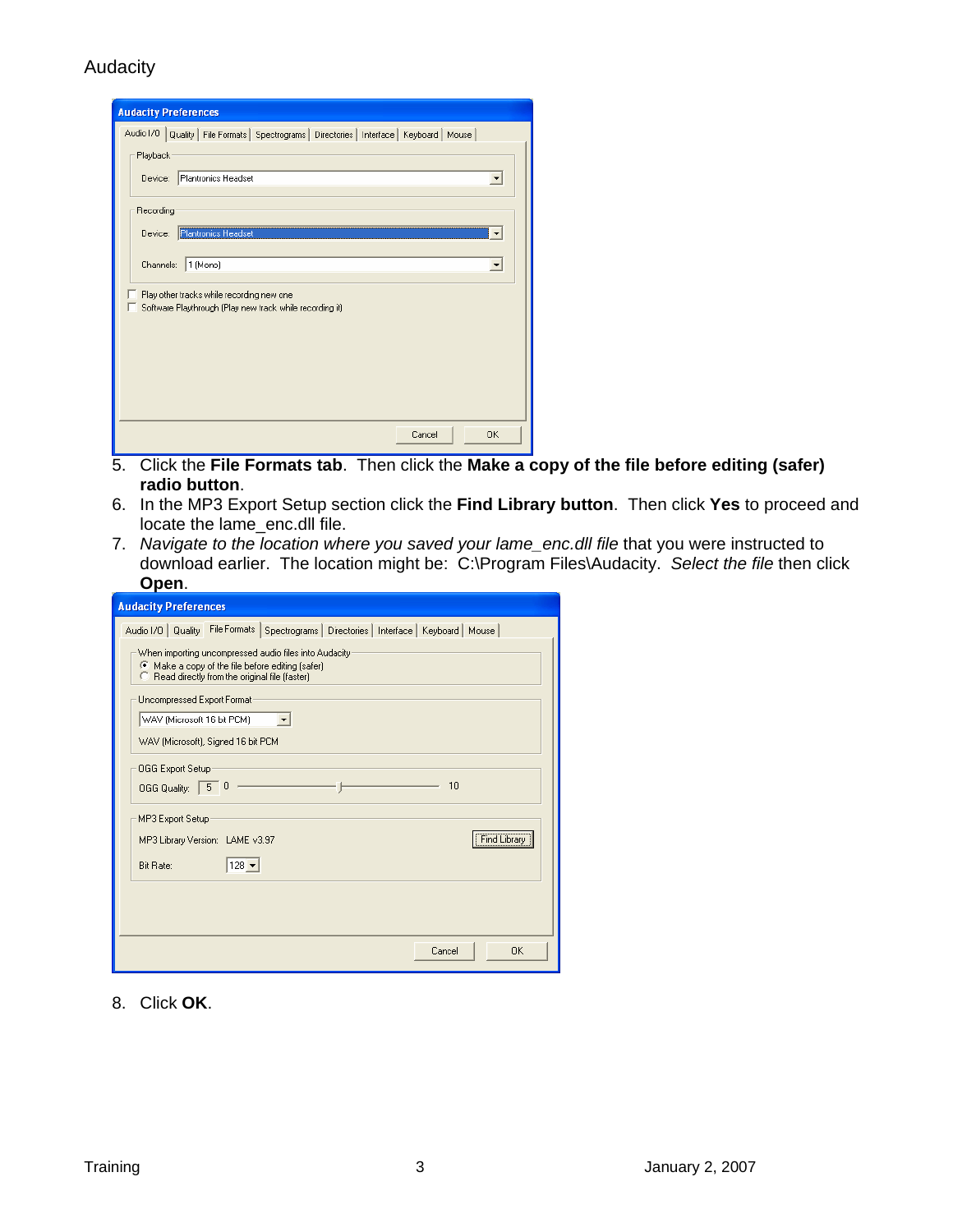### To Set Recording Input

- 1. Click the **Start** button in the lower left corner of your desktop. If necessary, point to **Settings** then click **Control Panel**.
- 2. From the Control Panel double click **Sounds and Audio Devices**. (Sometimes this will say Sounds, Speech and Audio Devices or Sounds  $\boxed{?}$   $\boxed{\times}$ **Sounds and Audio Devices Properties** and Multimedia.)
- 3. Click the **Audio tab**. In the Sound recording section click the **Volume button**.

Sounds Audio Volume Voice Hardware Sound playback Default device:  $\bullet$ Plantronics Headset × Volume. Advanced. Sound recording Default device: Plantronics Headset Ÿ Volume. Advanged. MIDI music playback 甲品 Default device: SB Audigy Synth A [DF00] ø  $\checkmark$ Volume. About. Use only default devices  $0K$  $Cancel$ Apply

4. *Make sure the Volume is not muted*. (If you have trouble recording come back to this screen and adjust the volume level.) *Close this window* then click **OK**.

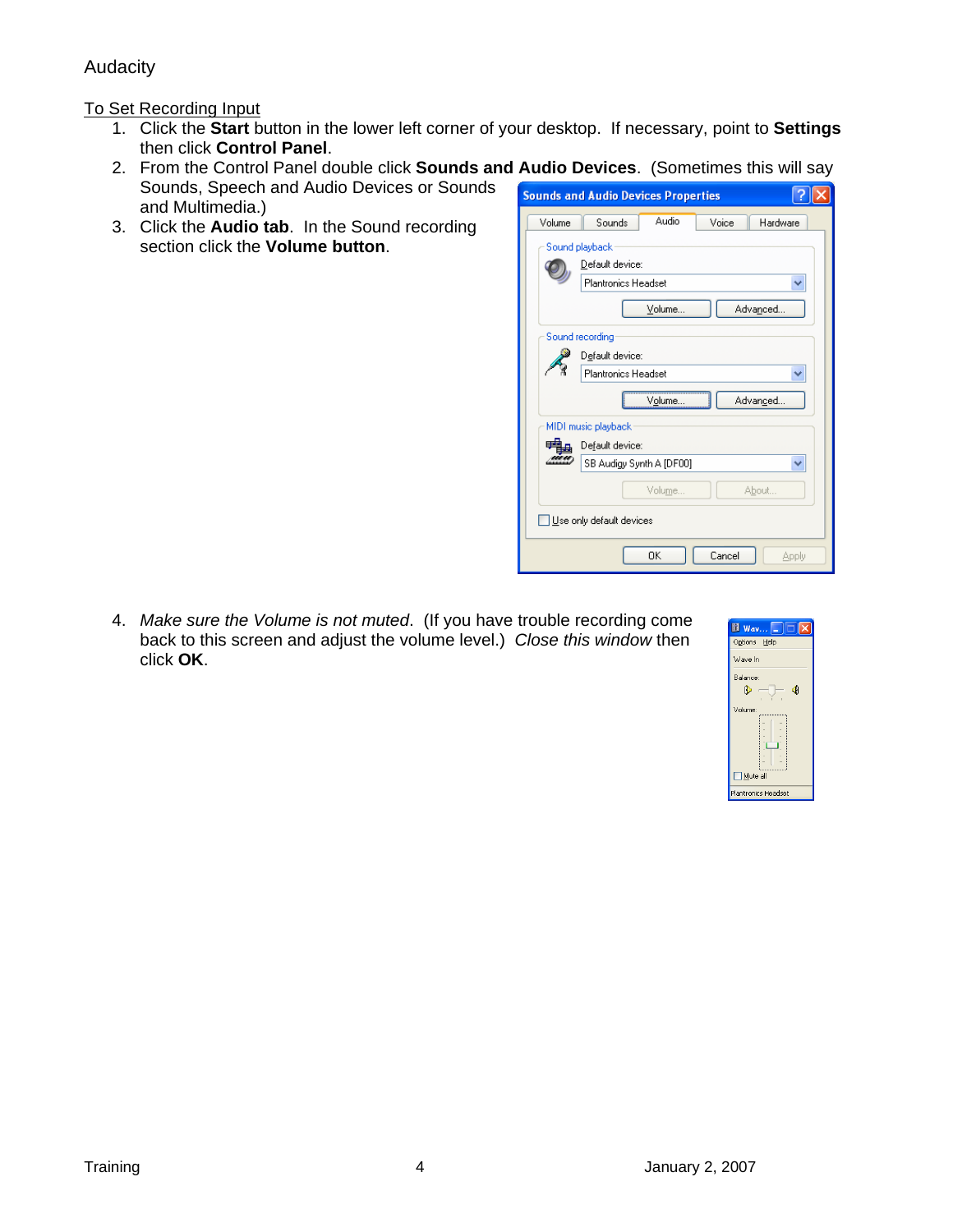# **Create an Audio File**

To Record an Audio File

- 1. Click the red **Record button**.
- 2. *Speak into the microphone*.
- 3. Click the orange **Stop button**.
- 4. Press the purple **Rewind button**.
- 5. Press the green **Play button**.
- *6. Use the VCR/DVD style buttons to pause, rewind, fast forward, and stop your recording.*



While you record, a wave form display is created (the blue wave in the graphic above.) If you need to edit your recording, you will locate the portion to be edited in the audio track waveform. For more precise control, it may be necessary to enlarge a portion of the audio track by zooming in on the waveform.

### **Basic Editing Tools**

To Zoom In/Out of an Audio Track

- 1. In the upper left corner of the Audacity window, click the **Zoom Tool** P. Then left click the *Audio track* to zoom in.
- 2. In the upper left corner of the Audacity window, click the **Zoom Tool** . Then r*ight click the Audio track* to zoom out.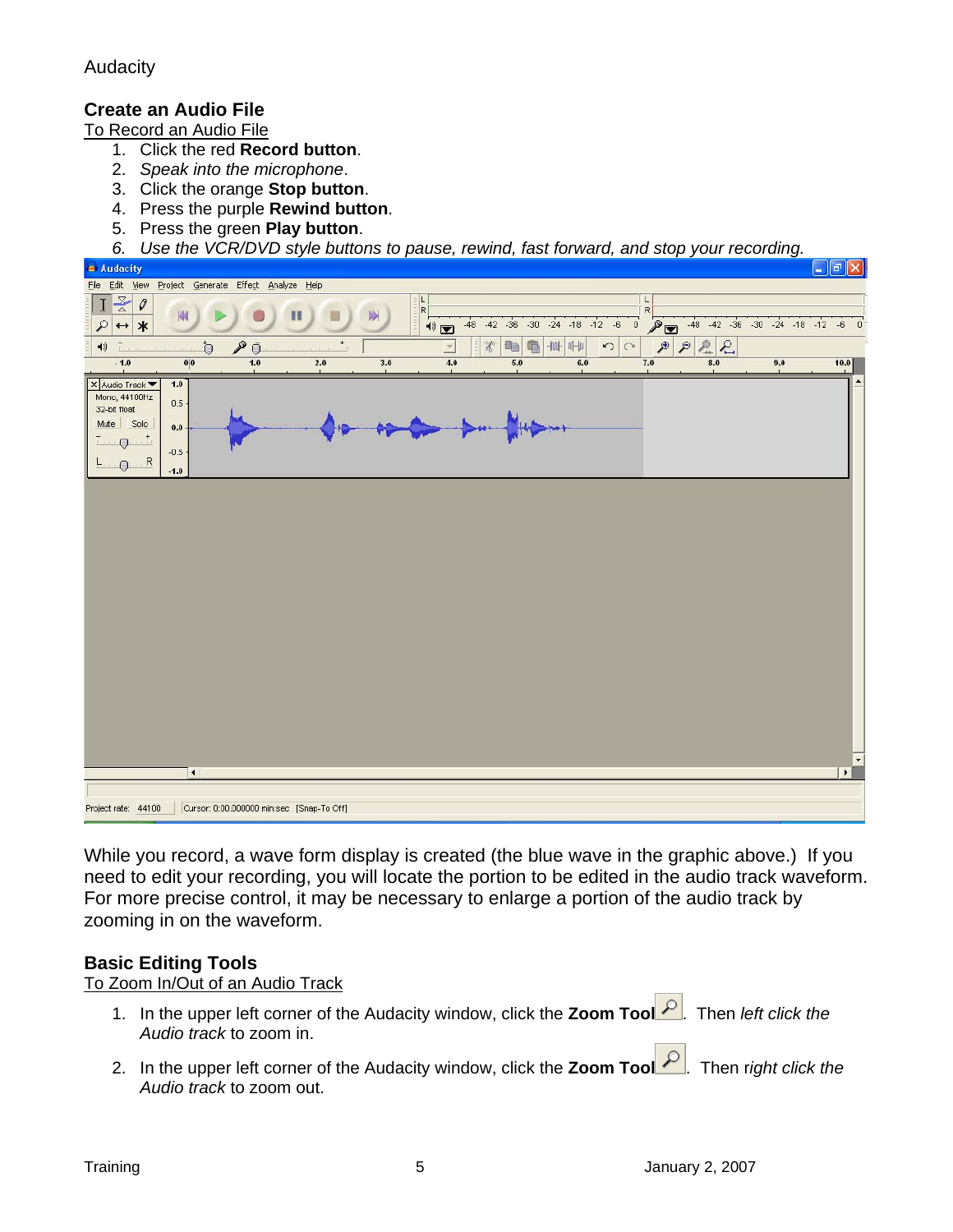Determine the Length of Audio track

1. Near the top of the window, *look at the ruler*<br><sup>0/0</sup> 1.0 2.0 3.0 to measure the length or time of your audio track.

# **Edit an Audio File**

To Delete/ Remove Pieces of an Audio Track

- 1. In the upper left corner of the Audacity window, click the **Selection Tool** .
- 2. *Highlight the portion of the audio track* you wish to delete, and then press the **Delete key** on the

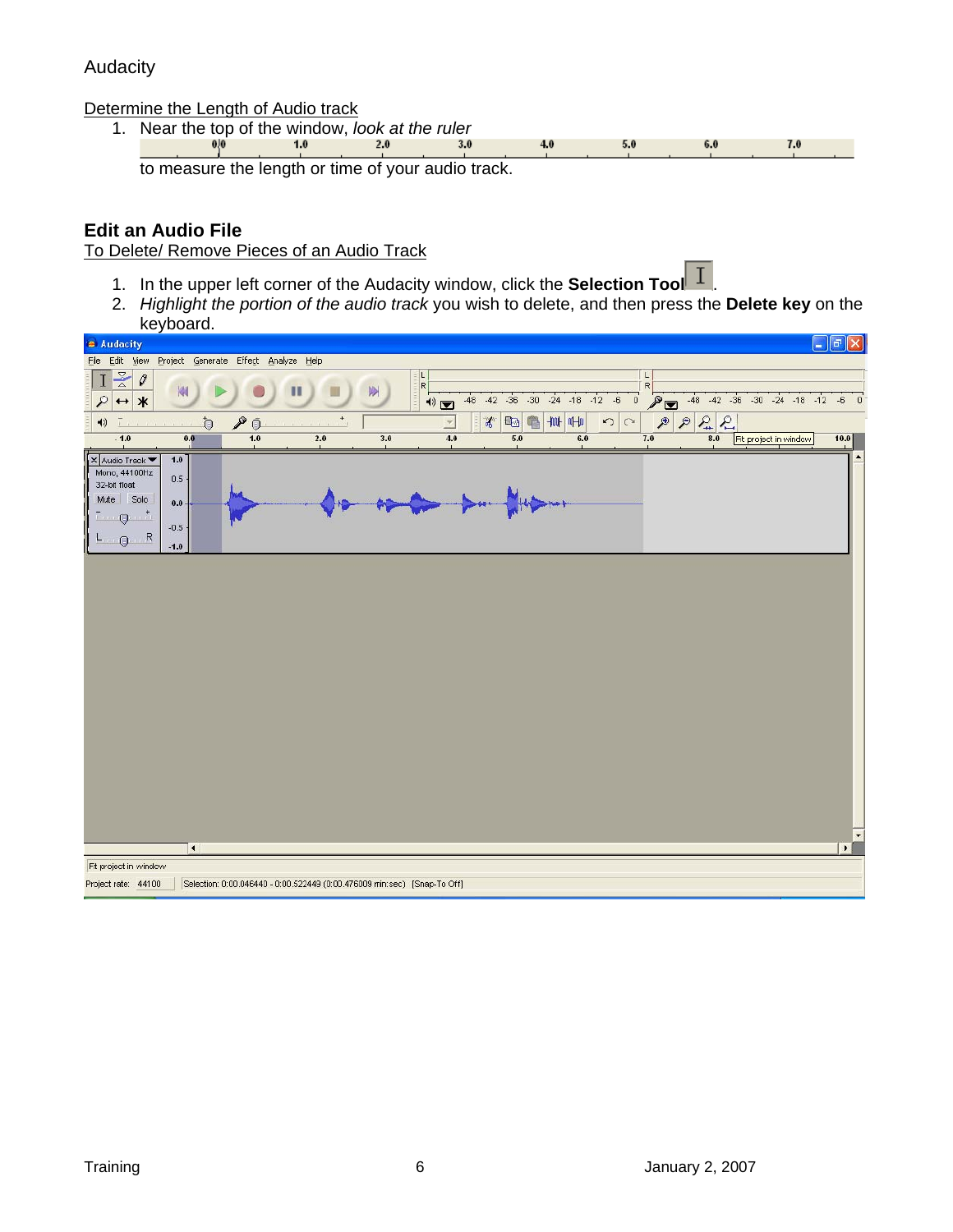# **Adjusting Levels**

To Turn up the Entire Audio Track

1. To the left of the track *use the slider*  $\frac{1}{2}$  **the increase or decrease the gain or "volume".** 

#### To Turn up Portions of the Audio Track

- 1. In the upper left corner of the Audacity window, click the **Selection Tool**
- 2. H*ighlight the portion of the audio track* you wish to amplify.
- 3. Click **Effect** on the menu bar, and then click **Amplify**.
- 4. In the Amplify window, *use the slider* to increase or decrease the "volume" of that portion of the track.
- 5. Click **OK**.

| <b>Amplify</b>                     |
|------------------------------------|
| Amplify by Dominic Mazzoni         |
| 16.2<br>Amplification (dB):        |
|                                    |
| $-0.0$<br>New Peak Amplitude (dB): |
| Allow clipping<br>H                |
| Preview<br><b>OK</b><br>Cancel     |

#### To Silence Portions of the Track

- 1. In the upper left corner of the Audacity window, click the **Selection Tool**
- 2. *Highlight the portion of the audio track* you wish to silence.
- 3. Click **Edit** on the menu bar, and then click **Silence**.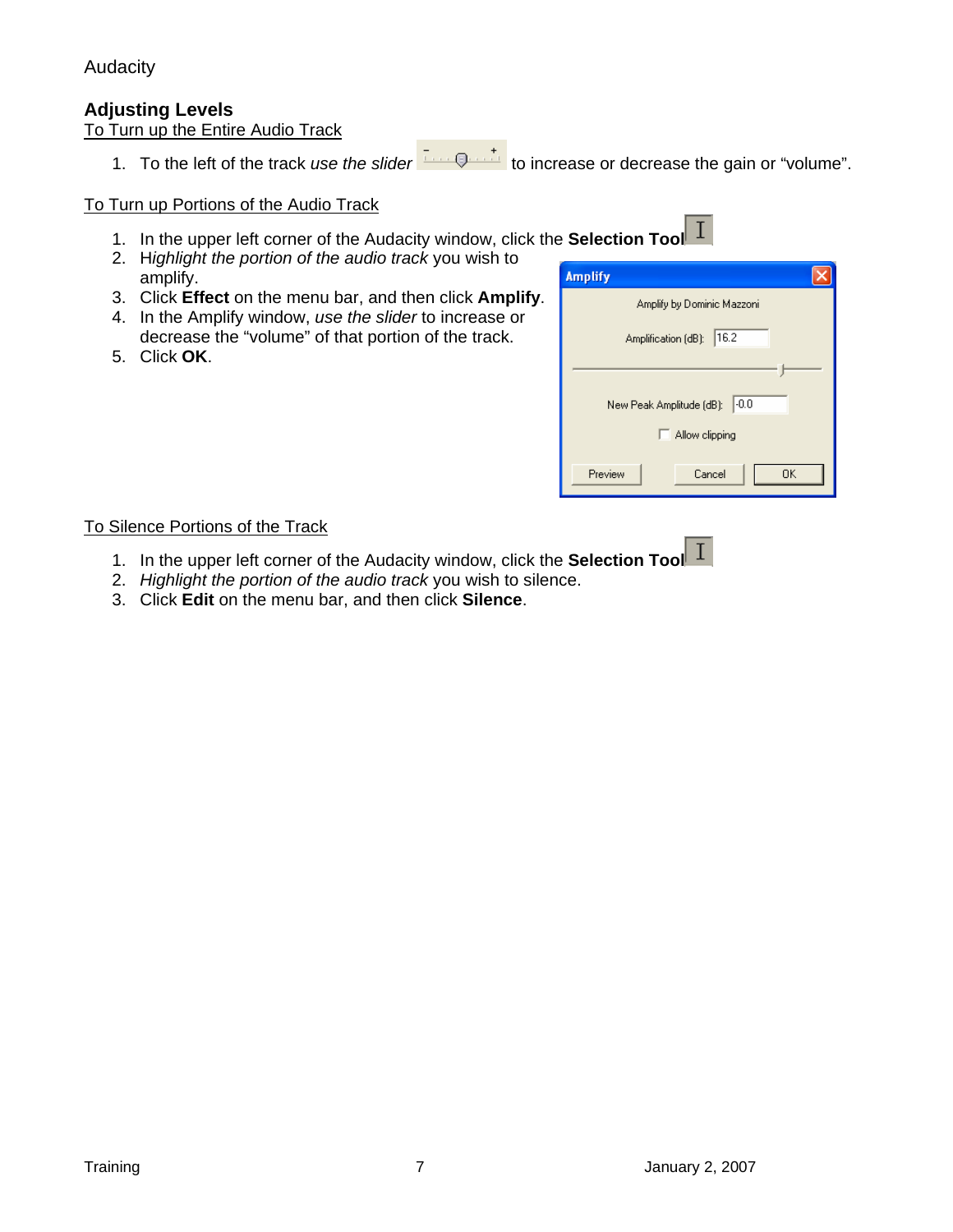# **Import and Add Music to your Audio File**

You can add music that is in the public domain for FREE to your audio files. However, popular music would not be a good choice to add to your audio file, as it is most likely not in the public domain.

Below are links to web sites that contain public domain MP3 files that can be imported into your audio files. To find more public domain music try searching the web for "Public Domain MP3".

- $\checkmark$  http://www.publicdomain4u.com/
- $\checkmark$  http://www.mp34u.com/sourceHome.php?source=37
- 9 http://partnersinrhyme.com/pir/PIRsfx.shtml

After you have identified music file that you would like to include in the audio file you are creating, download the music file and save it to your computer hard drive. Remember the location w here the file was saved.

To Import Audio

- 1. Click **Project** from the menu bar.
- 2. Then click **Import Audio**.
- 3. *Locate and highlight your music file*. Click the **Open button**. Notice that the music file is saved in a track separate from the audio track you recorded.

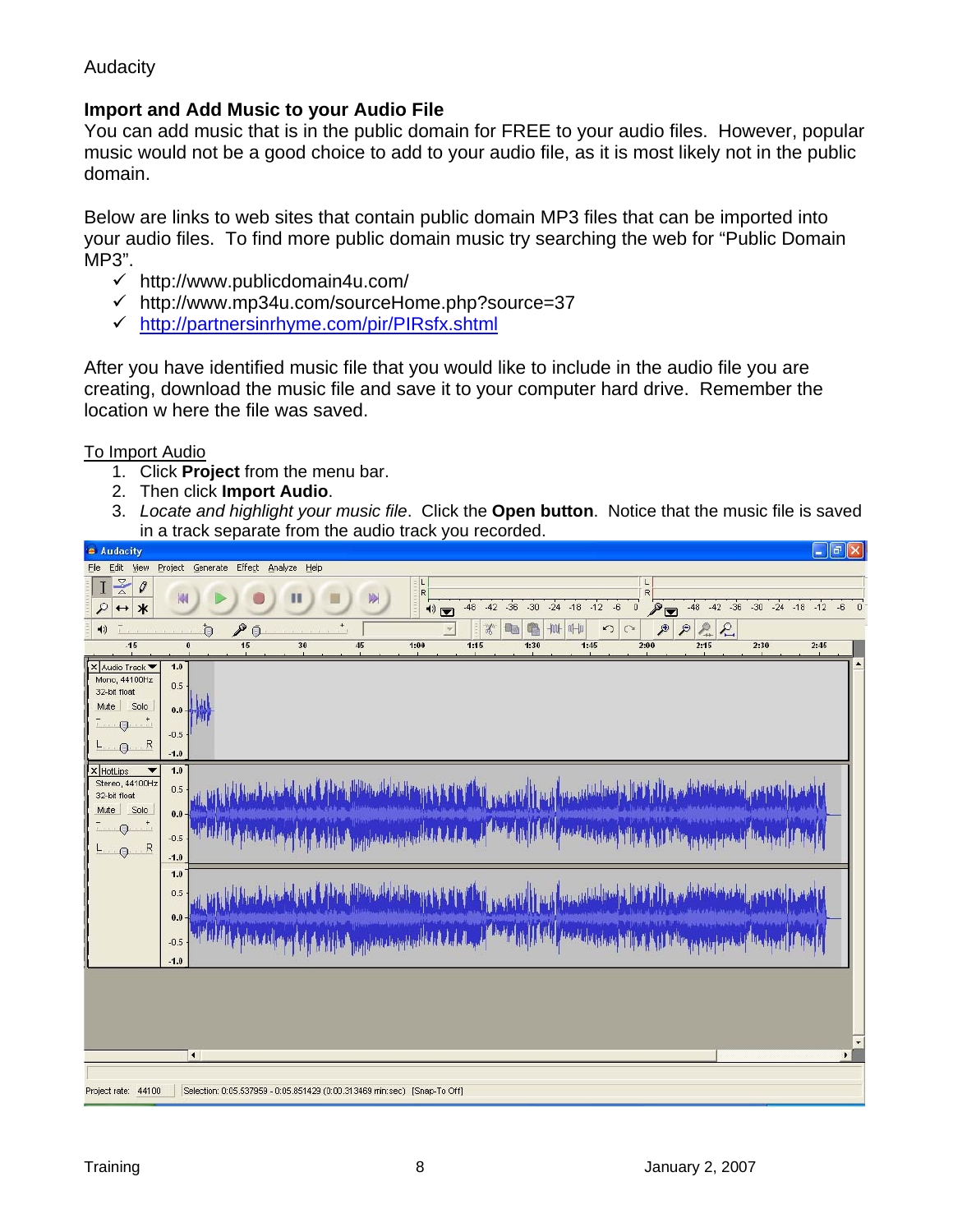You will probably want to position the music track so that it plays at a particular time in your presentation, perhaps at the beginning or end of the audio you recorded. To sequence on audio track in relation to another track is called *Time Shifting*.

#### To Time Shift an Audio Track

- 1. In the upper left corner of the Audacity window, click the **Time Shift Tool** .
- 2. *Place your mouse over the track* and then *drag it to the left or right*.



### To Fade In

- $\mathbf{I}$ 1. In the upper left corner of the Audacity window, click the **Selection Tool**
- 2. H*ighlight the portion of the audio track* you wish to fade in.
- 3. Click **Effect** on the menu bar then click **Fade In**.

#### To Fade Out

- $\mathbf I$ 1. In the upper left corner of the Audacity window, click the **Selection Tool**
- 2. *Highlight the portion of the audio track* you wish to fade out.
- 3. Click **Effect** on the menu bar then click **Fade Out**.